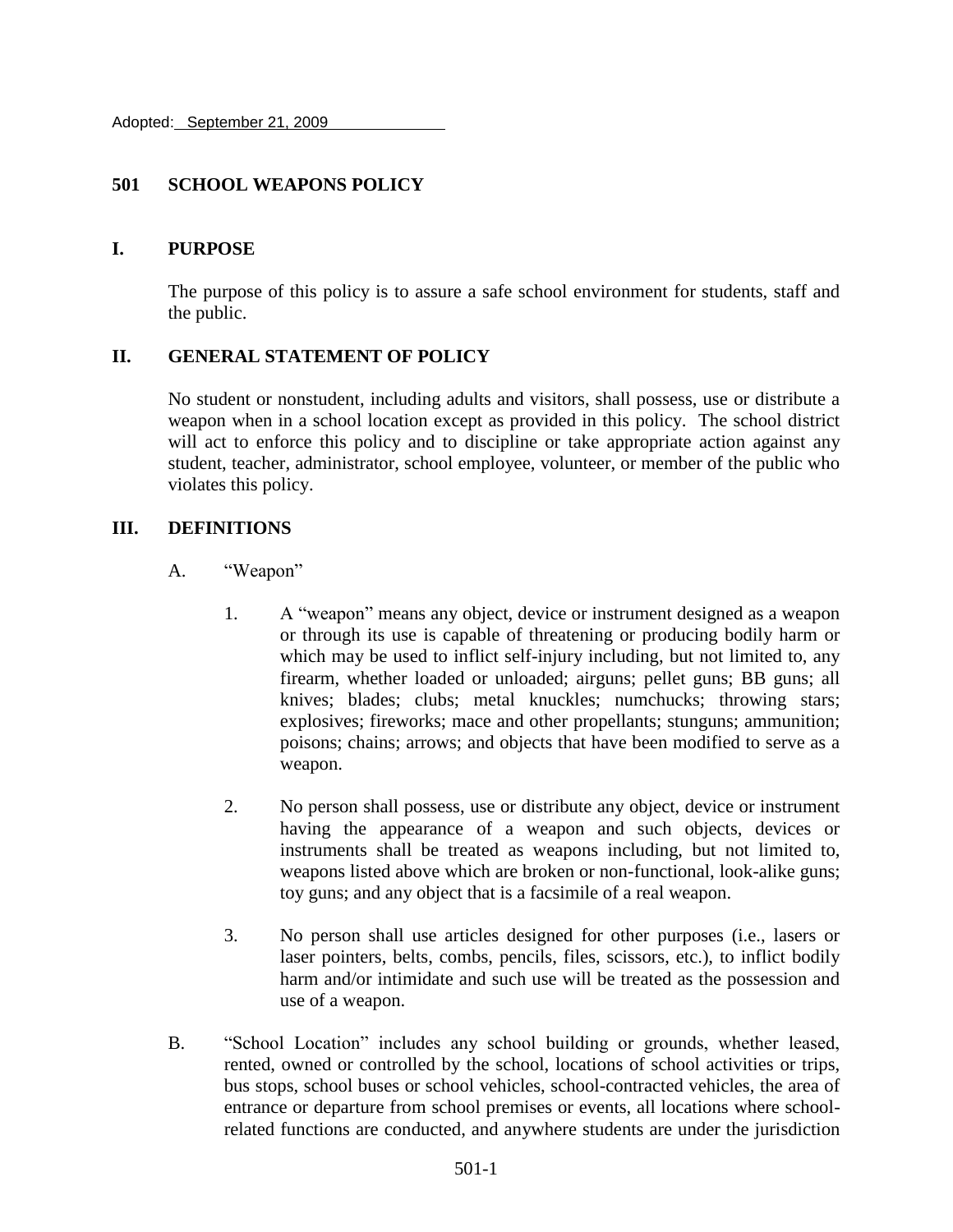of the school district.

C. "Possession" means having a weapon on one's person or in an area subject to one's control in a school location.

## **IV. EXCEPTIONS**

- A. A student who finds a weapon on the way to school or in a school location, or a student who discovers that he or she accidentally has a weapon in his or her possession, and takes the weapon immediately to the principal's office shall not be considered to possess a weapon. If it would be impractical or dangerous to take the weapon to the principal's office, a student shall not be considered to possess a weapon if he or she immediately turns the weapon over to an administrator, teacher or head coach or immediately notifies an administrator, teacher or head coach of the weapon's location.
- B. It shall not be a violation of this policy if a nonstudent (or student where specified) falls within one of the following categories:
	- 1. active licensed peace officers;
	- 2. military personnel, or students or nonstudents participating in military training, who are on duty performing official duties;
	- 3. persons authorized to carry a pistol under Minn. Stat. § 624.714 while in a motor vehicle or outside of a motor vehicle for the purpose of directly placing a firearm in, or retrieving it from, the trunk or rear area of the vehicle;
	- 4. persons who keep or store in a motor vehicle pistols in accordance with Minn. Stat. §§ 624.714 or 624.715 or other firearms in accordance with § 97B.045;
		- a. Section 624.714 specifies procedures and standards for obtaining pistol permits and penalties for the failure to do so. Section 624.715 defines an exception to the pistol permit requirements for "antique firearms which are carried or possessed as curiosities or for their historical significance or value."
		- b. Section 97B.045 generally provides that a firearm may not be transported in a motor vehicle unless it is (1) unloaded and in a gun case without any portion of the firearm exposed; (2) unloaded and in the closed trunk; or  $(3)$  a handgun carried in compliance with §§ 624.714 and 624.715.
	- 5. firearm safety or marksmanship courses or activities for students or nonstudents conducted on school property;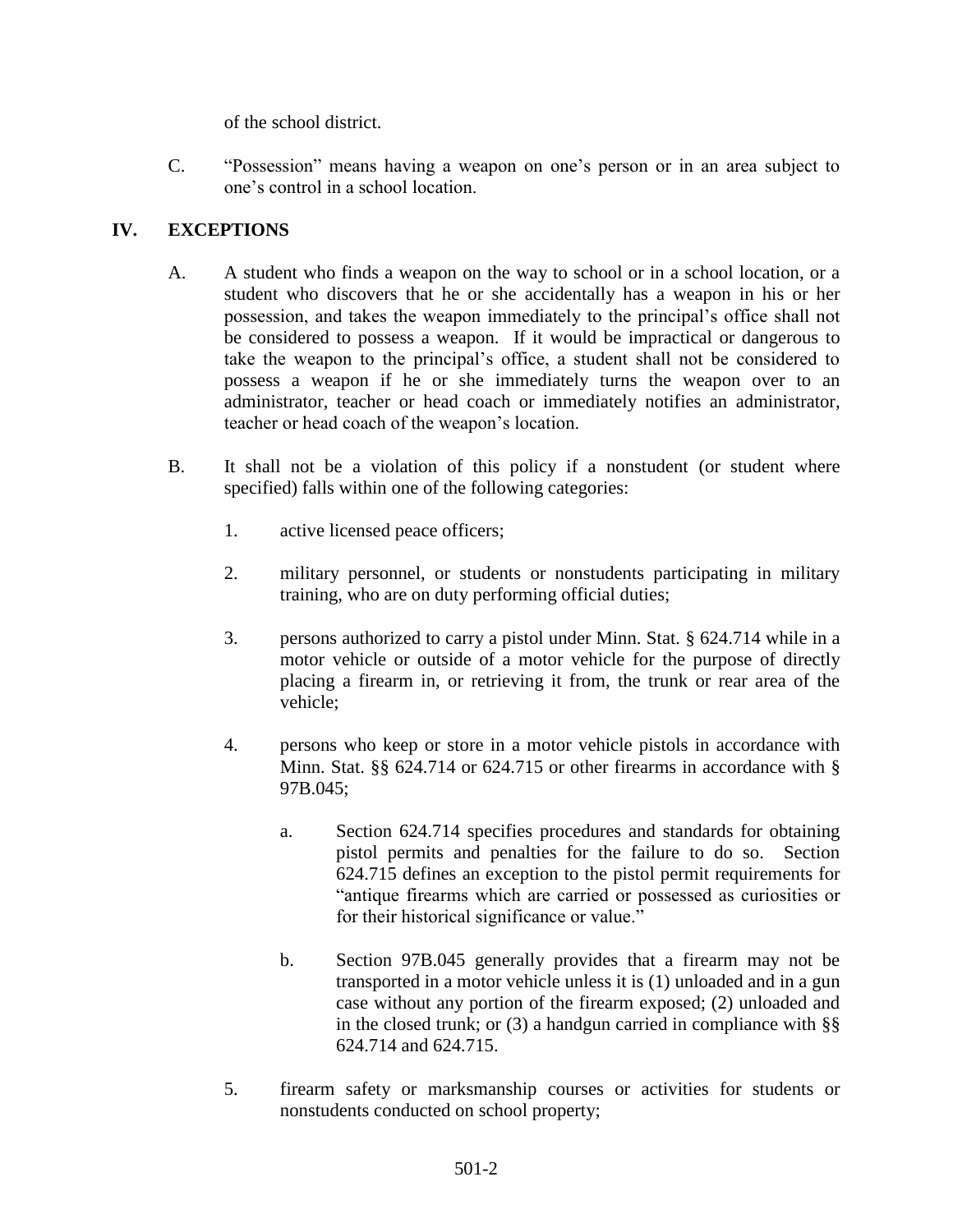- 6. possession of dangerous weapons, BB guns, or replica firearms by a ceremonial color guard;
- 7. a gun or knife show held on school property;
- 8. possession of dangerous weapons, BB guns, or replica firearms with written permission of the principal or other person having general control and supervision of the school or the director of a child care center; or
- 9. persons who are on unimproved property owned or leased by a child care center, school or school district unless the person knows that a student is currently present on the land for a school-related activity.
- C. Policy Application to Instructional Equipment/Tools

While the school district takes a firm "Zero Tolerance" position on the possession, use or distribution of weapons by students, and a similar position with regard to nonstudents, such a position is not meant to interfere with instruction or the use of appropriate equipment and tools by students or nonstudents. Such equipment and tools, when properly possessed, used and stored, shall not be considered in violation of the rule against the possession, use or distribution of weapons. However, when authorized instructional and work equipment and tools are used in a potentially dangerous or threatening manner, such possession and use will be treated as the possession and use of a weapon.

D. Firearms in School Parking Lots and Parking Facilities

A school district may not prohibit the lawful carry or possession of firearms in a school parking lot or parking facility. For purposes of this policy, the "lawful" carry or possession of a firearm in a school parking lot or parking facility is specifically limited to nonstudent permit-holders authorized under Minn. Stat. § 624.714 to carry a pistol in the interior of a vehicle or outside the motor vehicle for the purpose of directly placing a firearm in, or retrieving it from, the trunk or rear area of the vehicle. Any possession or carry of a firearm beyond the immediate vicinity of a permit-holder's vehicle shall constitute a violation of this policy.

## **V. CONSEQUENCES FOR STUDENT WEAPON POSSESSION/USE/DISTRIBUTION**

- A. The school district takes a position of "Zero Tolerance" in regard to the possession, use or distribution of weapons by students. Consequently, the minimum consequence for students possessing, using or distributing weapons shall include:
	- 1. immediate out-of-school suspension;
	- 2. confiscation of the weapon;